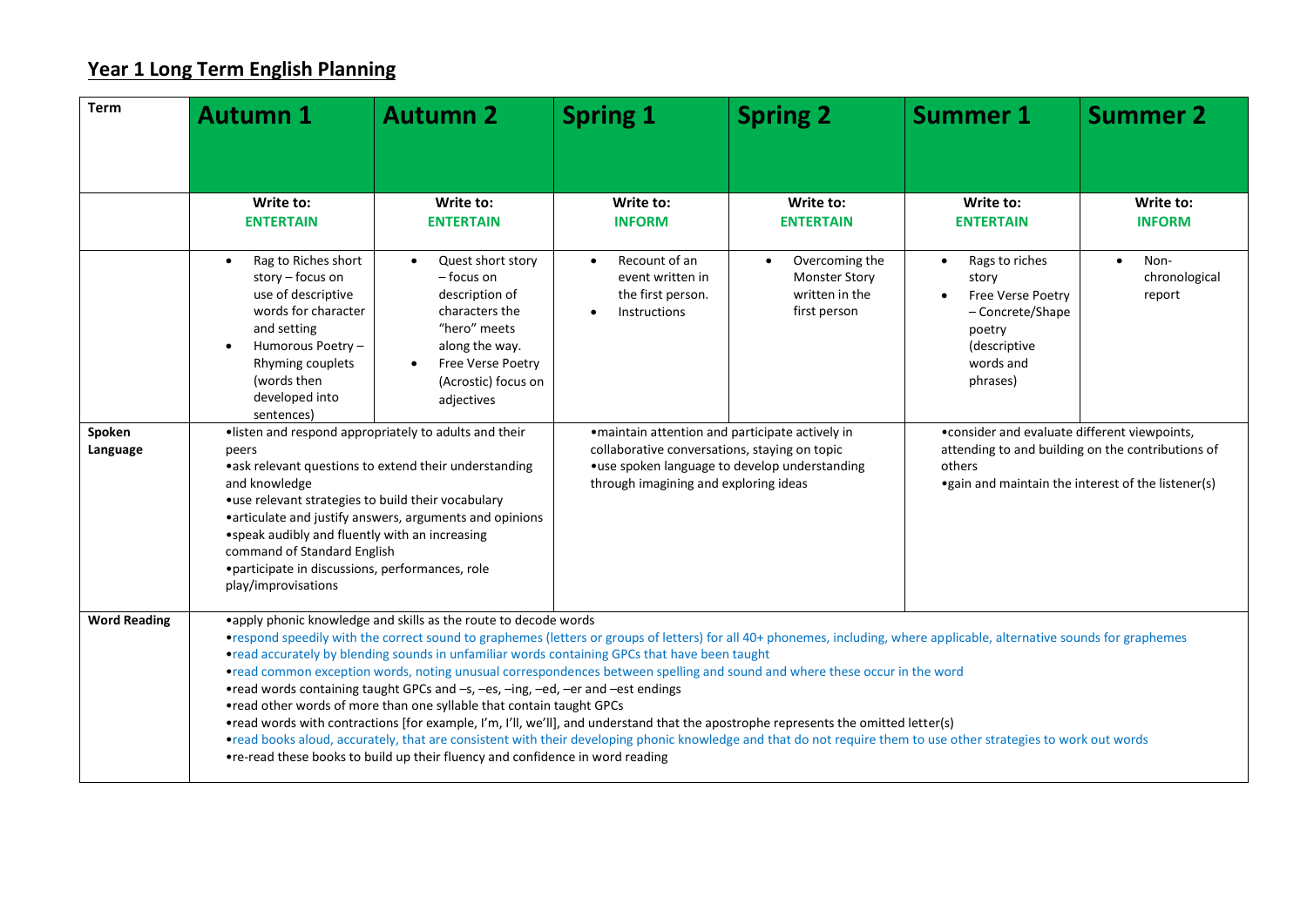| Reading                | •listening to and discussing a wide range of poems, stories and non-fiction at a level beyond that at which they can read independently |                                                                                                                                                                          |                                   |                                    |                                |                                  |  |
|------------------------|-----------------------------------------------------------------------------------------------------------------------------------------|--------------------------------------------------------------------------------------------------------------------------------------------------------------------------|-----------------------------------|------------------------------------|--------------------------------|----------------------------------|--|
| Comprehension          | . being encouraged to link what they read or hear read to their own experiences                                                         |                                                                                                                                                                          |                                   |                                    |                                |                                  |  |
| (continuous            | •discussing word meanings, linking new meanings to those already known                                                                  |                                                                                                                                                                          |                                   |                                    |                                |                                  |  |
| objectives)            |                                                                                                                                         | •understand both the books they can already read accurately and fluently and those they listen to by: drawing on what they already know or on background information and |                                   |                                    |                                |                                  |  |
|                        | vocabulary provided by the teacher                                                                                                      |                                                                                                                                                                          |                                   |                                    |                                |                                  |  |
|                        |                                                                                                                                         | • checking that the text makes sense to them as they read and correcting inaccurate reading                                                                              |                                   |                                    |                                |                                  |  |
|                        | • discussing the significance of the title and events                                                                                   |                                                                                                                                                                          |                                   |                                    |                                |                                  |  |
|                        |                                                                                                                                         | •participate in discussion about what is read to them, taking turns and listening to what others say                                                                     |                                   |                                    |                                |                                  |  |
|                        | explain clearly their understanding of what is read to them                                                                             |                                                                                                                                                                          |                                   |                                    |                                |                                  |  |
| <b>Reading</b>         | • predicting what might                                                                                                                 | •learning to appreciate                                                                                                                                                  | ·making inferences on the         | · becoming very familiar           | • becoming very familiar       | ·making inferences on the        |  |
| Comprehension          | happen on the basis of what                                                                                                             | rhymes and poems, and to                                                                                                                                                 | basis of what is being said       | with key stories, fairy            | with key stories, fairy        | basis of what is being said      |  |
|                        | has been read so far                                                                                                                    | recite some by heart                                                                                                                                                     | and done                          | stories and traditional tales,     | stories and traditional        | and done                         |  |
|                        |                                                                                                                                         | • predicting what might                                                                                                                                                  |                                   | •retelling them and                | tales,                         |                                  |  |
|                        |                                                                                                                                         | happen on the basis of what                                                                                                                                              |                                   | considering their particular       | •retelling them and            |                                  |  |
|                        |                                                                                                                                         | has been read so far                                                                                                                                                     |                                   | characteristics                    | considering their particular   |                                  |  |
|                        |                                                                                                                                         |                                                                                                                                                                          |                                   |                                    | characteristics                |                                  |  |
|                        |                                                                                                                                         |                                                                                                                                                                          |                                   | •recognising and joining in        |                                |                                  |  |
|                        |                                                                                                                                         |                                                                                                                                                                          |                                   | with predictable phrases           | •recognising and joining in    |                                  |  |
|                        |                                                                                                                                         |                                                                                                                                                                          |                                   | • making inferences on the         | with predictable phrases       |                                  |  |
|                        |                                                                                                                                         |                                                                                                                                                                          |                                   | basis of what is being said        | predicting what might          |                                  |  |
|                        |                                                                                                                                         |                                                                                                                                                                          |                                   | and done                           | happen on the basis of         |                                  |  |
|                        |                                                                                                                                         |                                                                                                                                                                          |                                   |                                    | what has been read so far      |                                  |  |
|                        |                                                                                                                                         |                                                                                                                                                                          |                                   |                                    |                                |                                  |  |
| <b>Generic Writing</b> | $\bullet$                                                                                                                               | Write sentences by saying out loud what they are going to write about, after discussion with the teacher.                                                                |                                   |                                    |                                |                                  |  |
| <b>Statements</b>      | $\bullet$                                                                                                                               | Write down one of the sentences that they have rehearsed.                                                                                                                |                                   |                                    |                                |                                  |  |
| (continuous            | $\bullet$                                                                                                                               | Compose and write sentences independently to convey ideas.                                                                                                               |                                   |                                    |                                |                                  |  |
| objectives)            |                                                                                                                                         |                                                                                                                                                                          |                                   |                                    |                                |                                  |  |
|                        |                                                                                                                                         |                                                                                                                                                                          |                                   |                                    |                                |                                  |  |
| Composition            | Begin to write sentences<br>$\bullet$                                                                                                   | Write sentences that<br>$\bullet$                                                                                                                                        | Begin to write about              | Begin to write simple<br>$\bullet$ | Write simple<br>$\bullet$      | Write about real                 |  |
| Work                   | that are sequenced to                                                                                                                   | are sequenced to form                                                                                                                                                    | real events, recording            | narratives about                   | narratives about               | events, recording                |  |
|                        | form a short narrative                                                                                                                  | a short narrative (real                                                                                                                                                  | these simply.                     | personal experiences               | personal experiences           | these simply.                    |  |
|                        | (real or fictional).                                                                                                                    | or fictional).                                                                                                                                                           |                                   | and those of others.               | and those of others.           |                                  |  |
| <b>Sentence Work</b>   | Separate words with<br>$\bullet$                                                                                                        | Join words and phrases                                                                                                                                                   | Write from memory                 | Begin to punctuate<br>$\bullet$    | Use descriptive words          | <b>Use Coordinating</b>          |  |
|                        | spaces.                                                                                                                                 | using 'and'.                                                                                                                                                             | simple sentences                  | work using question                | and phrases.                   | conjunctions to link             |  |
|                        | Understand how words<br>$\bullet$                                                                                                       | Use capital letters for<br>$\bullet$                                                                                                                                     | dictated by the                   | and exclamation                    | Embedding earlier<br>$\bullet$ | ideas (and)                      |  |
|                        | can combine to make                                                                                                                     | names of people,                                                                                                                                                         | teacher that include              | marks.                             | objectives.                    | Noun phrases to add<br>$\bullet$ |  |
|                        | sentences.                                                                                                                              | places, the days of the                                                                                                                                                  | words using the GPCs              |                                    |                                | detail.                          |  |
|                        | Use capital letters and                                                                                                                 | week and the personal                                                                                                                                                    | and common                        |                                    |                                | <b>Embedding earlier</b>         |  |
|                        | full stops to demarcate                                                                                                                 | pronoun 'l'.                                                                                                                                                             | exception words                   |                                    |                                | objectives.                      |  |
|                        | sentences in some                                                                                                                       | Use descriptive words<br>$\bullet$                                                                                                                                       | taught so far.                    |                                    |                                |                                  |  |
|                        | writing.                                                                                                                                | in acrostic poetry.                                                                                                                                                      | Writing in the first<br>$\bullet$ |                                    |                                |                                  |  |
|                        | Use descriptive words<br>$\bullet$                                                                                                      |                                                                                                                                                                          | person.                           |                                    |                                |                                  |  |
|                        | for character and                                                                                                                       |                                                                                                                                                                          |                                   |                                    |                                |                                  |  |
|                        | settings.                                                                                                                               |                                                                                                                                                                          |                                   |                                    |                                |                                  |  |
|                        | Recognise and use                                                                                                                       |                                                                                                                                                                          |                                   |                                    |                                |                                  |  |
|                        | rhyming couplets in                                                                                                                     |                                                                                                                                                                          |                                   |                                    |                                |                                  |  |
|                        | sentences.                                                                                                                              |                                                                                                                                                                          |                                   |                                    |                                |                                  |  |
|                        |                                                                                                                                         |                                                                                                                                                                          |                                   |                                    |                                |                                  |  |
|                        |                                                                                                                                         |                                                                                                                                                                          |                                   |                                    |                                |                                  |  |